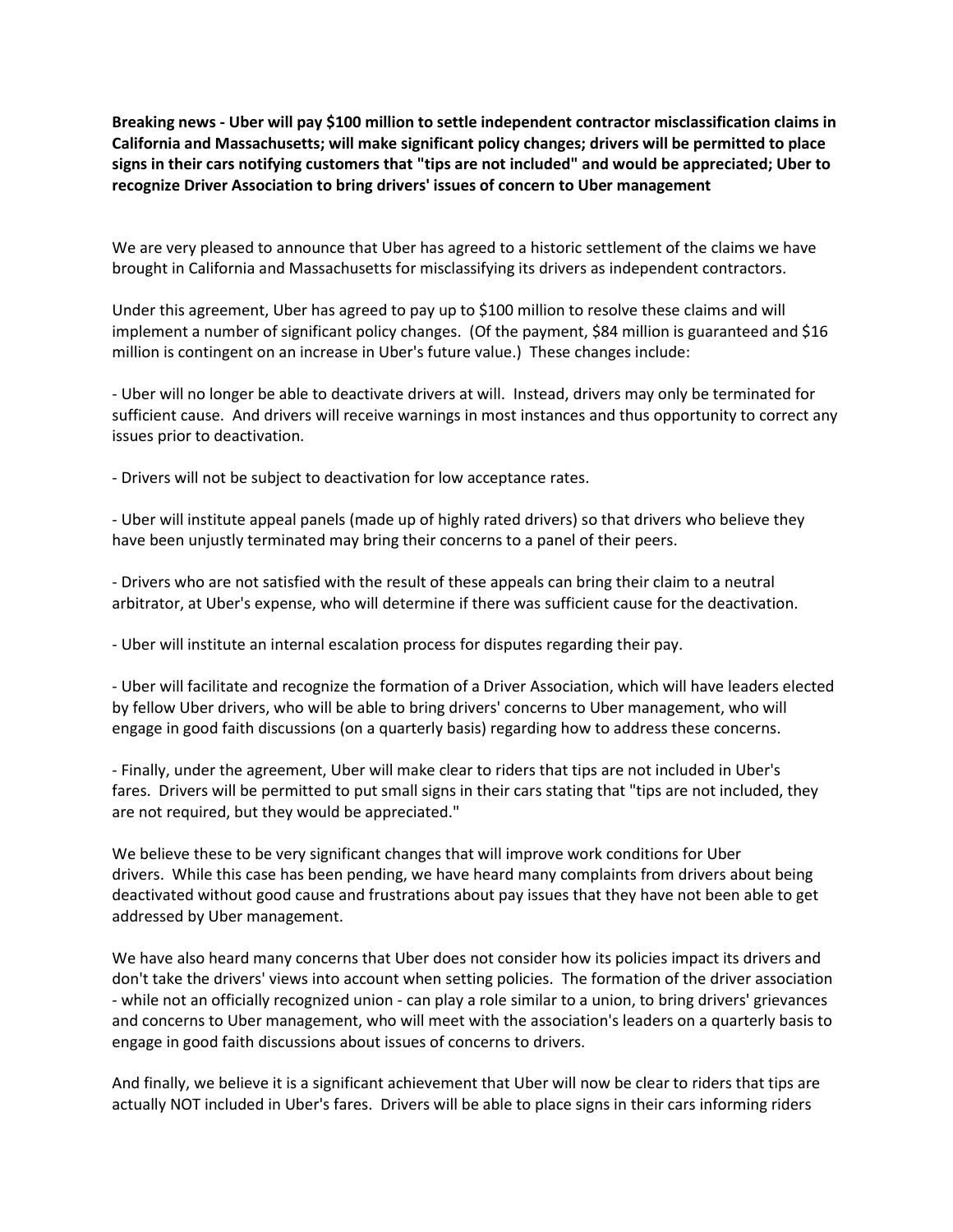that tips are not included, and while they are not required, they would be appreciated. By Uber making clear to riders that tips are not included, we believe that many riders will now tip their Uber drivers because riders have been under the impression from Uber's prior communications that tips are included in the fares. When riders have the correct information, we expect they will be generous and appreciative of good service and many will tip their drivers. As a result, we expect that Uber drivers will receive substantially more pay as a result of riders' generosity, when riders are no longer under the misimpression that tips are already included.

We realize that some will be disappointed not to see this case go to trial in June. We were looking forward to this trial. But we believe the settlement we have been able to negotiate for Uber drivers throughout California and Massachusetts provides significant benefits - both monetary and nonmonetary - that will improve the work lives of the drivers and justifies this compromise result (which will not result in the drivers being reclassified).

Importantly, the case is being settled - not decided. No court has decided here whether Uber drivers are employees or independent contractors and that debate will not end here. This case, however, with this significant payment of money, and attention that has been drawn to this issue, stands as a stern warning to companies who play fast and loose with classifying their workforce as independent contractors, who do not receive the benefits of the wage laws and other employee protections. As a result of this litigation, many companies have chosen to go the other way and not fight this battle, and instead to classify their workers as employees with all the protections that accompany that classification.

And if we chose not to settle this case, we faced risks. We faced the risk that a jury in San Francisco (where Uber is everywhere and quite popular) may not side with the drivers over Uber. We faced a risk that the Ninth Circuit may disagree with the district court on his rulings certifying the case as a class action and holding Uber's arbitration clause to be unenforceable. If the Ninth Circuit Court of Appeals had disagreed with the district court on either of these two points, then the vast majority of Uber drivers would never receive anything at all for these claims and the non-monetary changes that are being made as a result of this settlement would not occur. Just recently, the Ninth Circuit issued an unusual order agreeing to review the district court's class certification order right away, possibly before the upcoming trial (and may have issued an order to delay the trial). And even if the Ninth Circuit agreed with us and affirmed the district court's rulings regarding class certification and arbitration, Uber made clear it would try to appeal this case to the U.S. Supreme Court, which has been quite friendly in recent years to companies using arbitration agreements to prevent individuals from banding together to hold companies accountable to complying with the laws on a classwide basis.

Thus, if we had not settled, there were some serious risks that all we have fought for - and have achieved - could be taken away. We balanced this risk in deciding what would be a fair resolution of this case.

It is our hope and belief that this agreement - a historic agreement - and one of the largest ever achieved on behalf of workers claiming independent contractor misclassification - will provide significant benefits to drivers, both monetary and non-monetary, that will improve their work lives, will increase their income through providing clarity to passengers regarding Uber's tipping policies, and will foster a constructive dialogue between drivers and Uber regarding issues of concern to drivers, so as to improve the work lives of the drivers and improve how the company operates with greater input from the drivers themselves who are the backbone of the company.